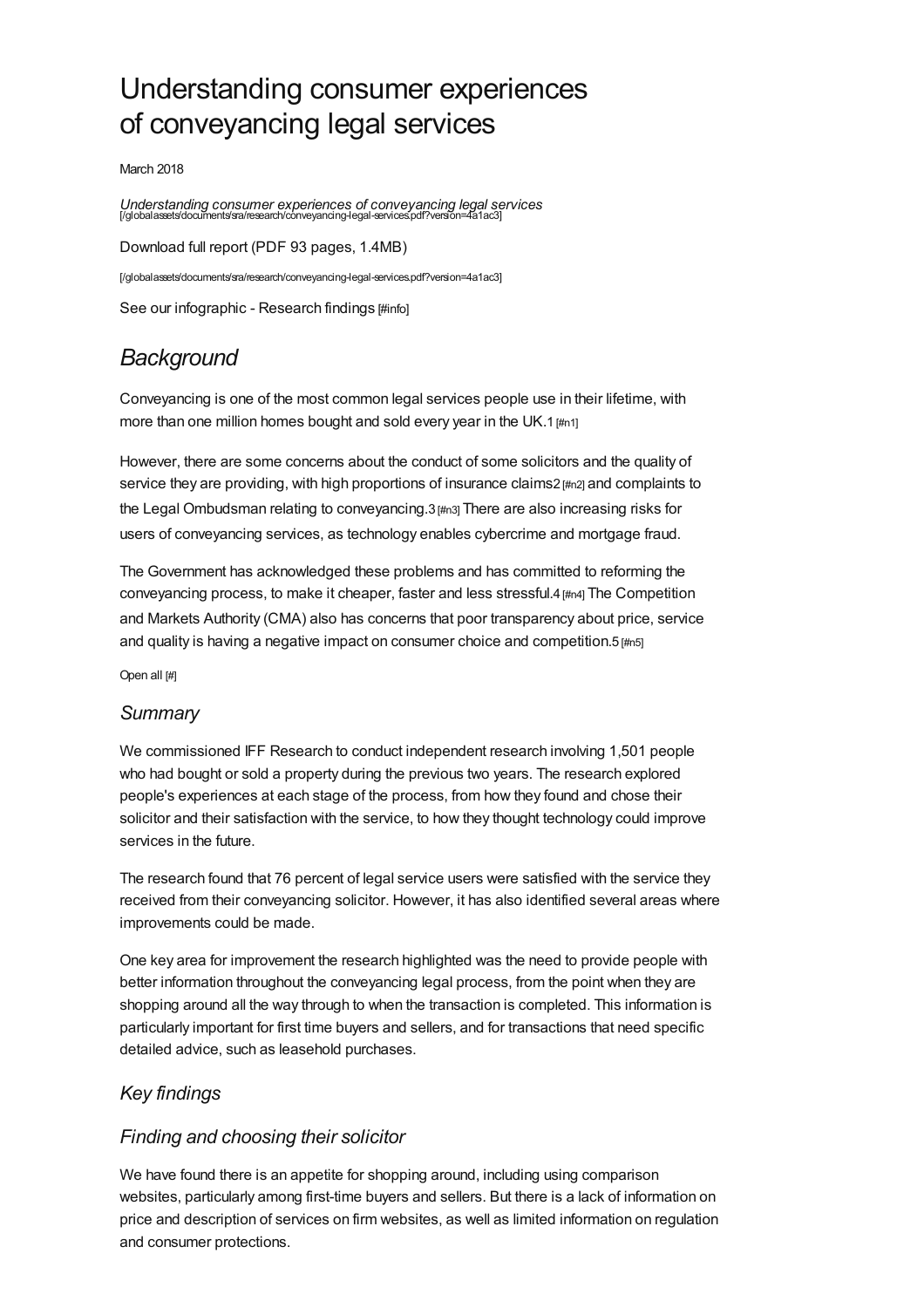<span id="page-1-0"></span>This is currently obstructing people's ability to fully research and compare providers, so informed decision making difficult.

- 55% of people rely on recommendations to choose their solicitor, the most common being from estate agents (27%) and friends, family or colleagues (25%).
- 40% of all people surveyed were aware of comparison websites for legal services providers. Of these, approximately 1 in 3 used one to compare conveyancing providers.
- First-time buyers and sellers were more likely to have found their solicitor through recommendation (64% compared to 51% with previous experience).
- Cost (87%) and being a conveyancing specialist (81%) were the most important factors that influenced which solicitor people chose.

Previous SRA research [\[/globalassets/documents/sra/research/price-transparency-conveyancing-market.pdf?](https://www.sra.org.uk/globalassets/documents/sra/research/price-transparency-conveyancing-market.pdf?version=4a1ac3) version=4a1ac3] into price transparency found that the vast majority of firms do not advertise price information, and only 15 percent of people were able to obtain prices without having to contact a solicitor directly.

#### *Information and communication*

- One in five people did not think their solicitor provided a clear explanation of the legal process, a figure that rises to two out of five among first time buyers and sellers.
- One out of three of people did not remember receiving information on how to complain.
- One out of five of people who had bought a leasehold property did not remember being provided with any information on the length of lease, service charges and other payments, such as ground rent.

#### *Quality of service*

- Over three quarters of people were 'very satisfied' (46%) or 'quite satisfied' (30%) with their solicitor's service. This compared with 14% who were dissatisfied.
- People were satisfied with the service because of speed and efficiency (25%) and because their solicitor was easy to contact and kept them updated (14%).
- $\bullet$  People were dissatisfied because their solicitor was slow and inefficient (37%), communicated poorly and did not keep them updated (22%) or made mistakes (17%). Mistakes typically related to drafting of contracts or errors in the property's title.

#### *Complaints and redress*

- 9% of all survey respondents made a complaint to the firm about their service. This equates to just over one-quarter (26%) of respondents who said they were dissatisfied. This low rate may be linked to the fact that less than a third of people recalled being given information on how to complain in the first place.
- First time buyers and sellers were more likely to complain (20% compared to 5% with previous experience).
- $\bullet$  Mistakes made by the solicitor in legal documents or invoices and poor customer service, particularly communication, were the main reasons for complaints.
- Three quarters of people received a positive outcome to their complaint from their solicitor, including committing to progress the work (27%), an explanation to allay concerns (24%) and an apology (23%).
- 14% of those who made a complaint reported that they did not receive a response. This issue was also identified in our previous research [\[/sra/how-we-work/reports/first-tier-complaints/\]](https://www.sra.org.uk/sra/how-we-work/reports/first-tier-complaints/) into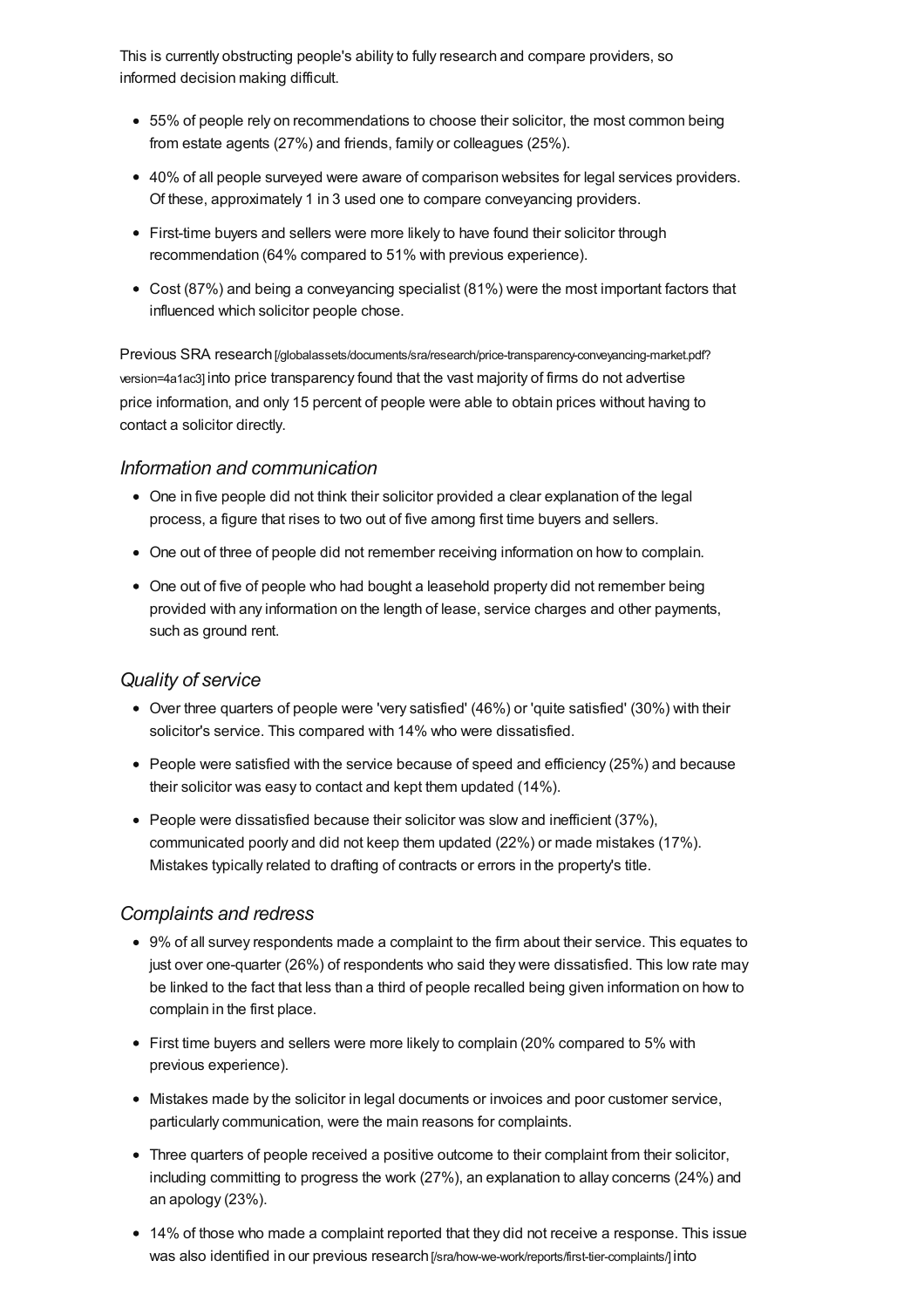solicitors' first tier complaints processes, where 20% of complainants reported not receiving a response.

People demonstrated poor understanding of regulation in the legal services market. Some said they were unaware if their solicitor was regulated when they chose them.

#### *Opportunities and risk of digitisation*

- People recognised the benefits of digitisation and automation for convevancing transactions and were open to the prospect of more technology being introduced, suggesting it could 'demystify' the process for first timers.
- However, they also identified several risks associated with this continued move towards digitisation, including cybercrime and fraud. Information security and protecting client money are two of our priority risks for 2017/18 that we are committed to helping law firms identify and manage going forward.

#### *How we will use this [research](#page-2-0)*

<span id="page-2-0"></span>Our better information, more choice [\[/sra/consultations/consultation-listing/lttf-better-information](https://www.sra.org.uk/sra/consultations/consultation-listing/lttf-better-information-consultation/)consultation/]reforms include proposals for us and firms to publish more information to help people make informed choices. This includes proposals for conveyancing firms to publish prices on their website, a description of their services and information about their regulatory status and protections. This information would be available to re-publishers such as online comparison websites, as well as to the public directly.

We will use this, and other research, to inform our decisions about our reforms and help firms respond positively to the requirements.

We will continue to hold solicitors to high service standards, and take enforcement action against those who do not adhere to these.Firms can improve their service by:

- providing better information about the legal process in an accessible format
- advising fully on the buying of a leasehold property, including length of lease, ground rents and service charges
- providing information on their complaints process
- continuing to identify ways in which technology can improve their processes while mitigating against any associated risks.

We recognise that our regulation must be up to date and fit for purpose, providing public protection without hampering the growth and innovation that drives a competitive and effective conveyancing market. Through our Looking to the Future [\[/sra/policy/future/looking-future/\]](https://www.sra.org.uk/sra/policy/future/looking-future/) reforms we are:

- simplifying our regulatory rules and standards getting rid of unnecessary bureaucracy and creating shorter, clearer principles and codes with a sharp focus on high professional standards reducing cost and complexity for law firms while protecting the public.
- supporting firms to provide new services in new ways that can meet consumer needs, by removing constraints and helping new thinking though initiatives like SRA Innovate [\[/solicitors/innovate/sra-innovate\]](https://www.sra.org.uk/solicitors/innovate/sra-innovate) .
- freeing up solicitors to work where they choose, increasing public choice and access to affordable expert services.
- reducing the costs of regulation through efficiencies overhead cost savings that can be